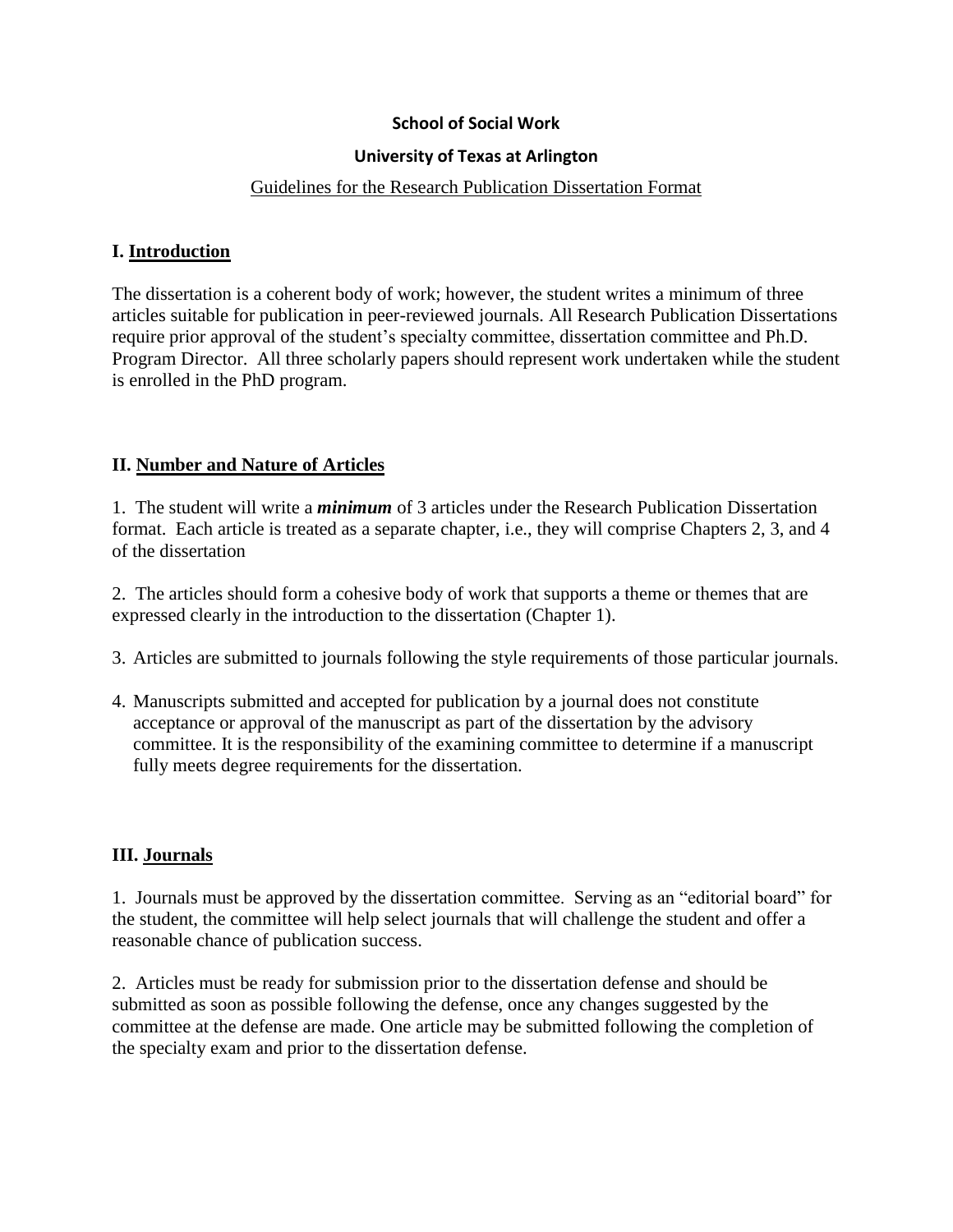# **IV. Authorship**

1. Students must be sole author or first author on all articles. One article may be co-authored with the committee chair and/or committee members. Authorship must be negotiated and agreed upon in writing as part of the completed dissertation proposal. Any subsequent changes in coauthorship must be approved by all members of the student's dissertation committee in writing.

2. To avoid conflicts of interest, any co-authors who are members of the student's dissertation committee must recuse themselves from judging articles carrying their name. In these cases, two additional faculty members chosen by the Ph.D. Program Director will, prior to the defense and in concert with those committee members who are not co-authors, determine the suitability of the article(s) in question.

# **V. Organization of the Dissertation**

1. The dissertation must include an abstract that synthesizes the articles, as well as an introduction (Chapter 1) and a conclusion (Chapter 5).

- 2. The introduction (Chapter 1) should include:
	- a. A definition or statement of the problem.
	- b. A rationale for the dissertation as a whole is provided
	- b. The importance of the problem, i.e., why it is worth researching, why it matters to the field of social work.
	- c. The theoretical foundation(s) supporting the problem/issue.
	- d. An overview of the important literature (overview, because each article submitted for the 3 article format will have its own unique literature review).
	- e. The research questions.
	- f. The methodology to be used to answer those questions.

## 3. **Article chapters** (chapter 2, 3, and 4).

One article should be a systematic review of existing research on the substantive topic or on an article based on a theoretical or policy approach to the substantive topic. The other two articles should be empirical research based on data analyzed by the student as part of the dissertation process.

- 4. Conclusion. (Chapter 5) will summarize the dissertation's major findings, discussion, and recommendations. The student will also present and discuss linkages (i.e., similarities and differences, themes or patterns) between the separate manuscripts that are included in the dissertation, striving as much as possible to present the document as representative of a coherent body of work.
	- a. Synthesis of the main findings of the full dissertation including the findings reported in the manuscripts.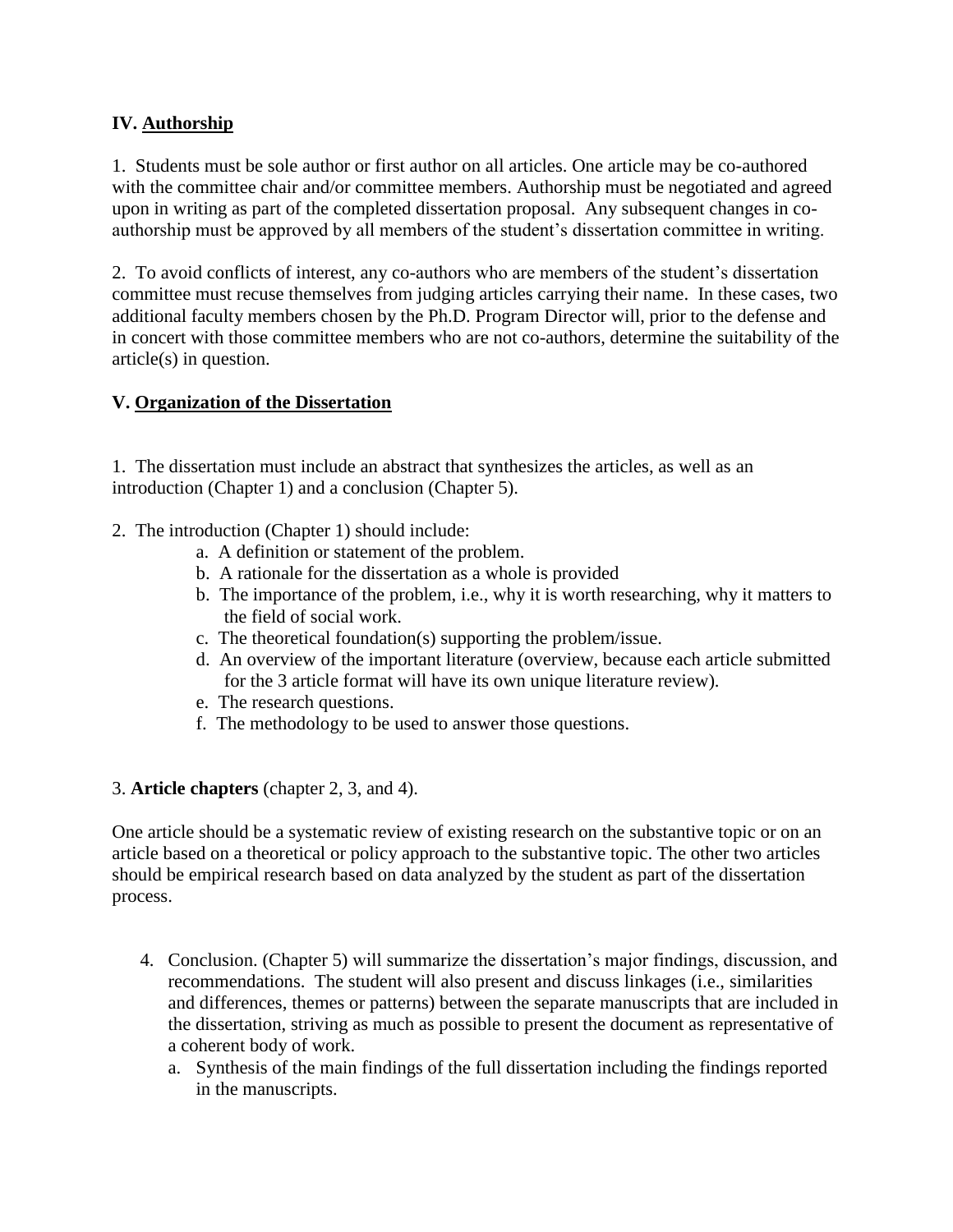- b. Strengths and limitations of the dissertation are provided.
- c. General conclusions and implications for practice and future research are provided.

*Note*: The dissertation will be formatted and bound consistent with School of Social Work guidelines. Students must secure all copyright permissions before finalizing the proposal and the dissertation. Some journals might have copyright peculiarities that make it difficult to include in a dissertation. All of these issues should be considered early on in the process. *Note*: Exceptions to policies about dissertation chapters can be approved by the PhD Program Director and the PhD Program Committee.

### **VI. Dissertation Proposal and Defense Procedures**

1. Research Publication Dissertations will be subject to a proposal and dissertation defense procedures as specified by program policy.

### 2. Dissertation Proposal:

- a. The introductory chapter.
- b. Copy of any completed article.
- c. An outline of any article in progress.
- d. A list of proposed journals.
- e. A timeline for completion of the work.
- f. IRB approval and research procedures, if required.

### **3.** Dissertation Defense

a. After the dissertation committee approves all sections of the dissertation and the three scholarly papers have been determined to be appropriate for publication in refereed journals, the student may schedule their dissertation defense.

b. The defense is a formal meeting between the student and dissertation committee. The student is responsible for giving an oral presentation of their full dissertation. The student is expected to clearly and professionally articulate the rationale and purpose of the dissertation. The student also should describe the methodology and interpret the results, identify limitations, and discuss recommendations from the research. The student should identify areas for future research and articulate a personal research agenda that builds upon the dissertation. The student should also articulate feedback he or she may have received from journal editorial reviews and describe in detail how he or she has responded to this feedback.

c. The dissertation committee is responsible for challenging the student to defend their choices and conclusions, testing the student's knowledge about the topic, and confirming that the student is well-positioned to meet the stated research goals.

d. Similar to other dissertation defenses, the defense is open to the public. All visitors and members of the dissertation committee will be present for the oral presentation.